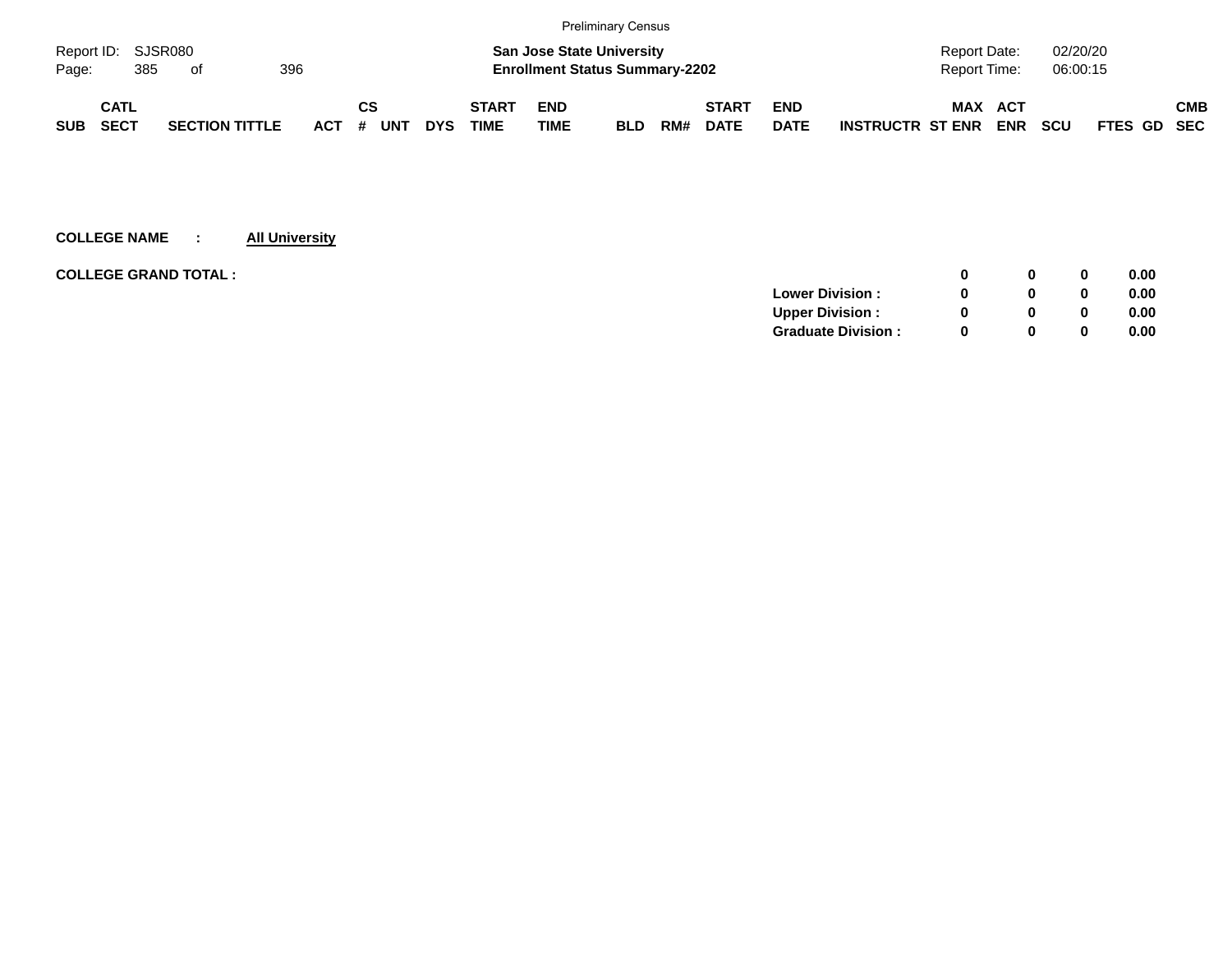|            |                            |                                                           |                |               |         |              |                             |                                                                           | <b>Preliminary Census</b> |     |                             |                           |                             |                                            |                              |                      |              |                |                          |
|------------|----------------------------|-----------------------------------------------------------|----------------|---------------|---------|--------------|-----------------------------|---------------------------------------------------------------------------|---------------------------|-----|-----------------------------|---------------------------|-----------------------------|--------------------------------------------|------------------------------|----------------------|--------------|----------------|--------------------------|
| Page:      | Report ID: SJSR080<br>389  | 396<br>οf                                                 |                |               |         |              |                             | <b>San Jose State University</b><br><b>Enrollment Status Summary-2202</b> |                           |     |                             |                           |                             | <b>Report Date:</b><br><b>Report Time:</b> |                              | 02/20/20<br>06:00:15 |              |                |                          |
| <b>SUB</b> | <b>CATL</b><br><b>SECT</b> | <b>SECTION TITTLE</b>                                     | <b>ACT</b>     | $\mathsf{cs}$ | # UNT   | <b>DYS</b>   | <b>START</b><br><b>TIME</b> | <b>END</b><br><b>TIME</b>                                                 | <b>BLD</b>                | RM# | <b>START</b><br><b>DATE</b> | <b>END</b><br><b>DATE</b> | <b>INSTRUCTR ST ENR</b>     |                                            | <b>MAX ACT</b><br><b>ENR</b> | <b>SCU</b>           | FTES GD      |                | <b>CMB</b><br><b>SEC</b> |
| College    | Department :               | <b>All University</b><br><b>Intercollegiate Athletics</b> |                |               |         |              |                             |                                                                           |                           |     |                             |                           |                             |                                            |                              |                      |              |                |                          |
| ATH        | 2101                       | Baseball-Men                                              | <b>ACT</b>     |               | 18 1.0  | <b>TBA</b>   |                             |                                                                           |                           |     | 01/23/20                    | 05/11/20                  | B Sanfilippo A              |                                            | 38<br>50                     | 38                   | 2.53         | 0              |                          |
| ATH        | 2102                       | Baseball-Men                                              | <b>ACT</b>     |               | 18 1.0  | <b>TBA</b>   |                             |                                                                           |                           |     | 01/23/20                    | 05/11/20                  | B Sanfilippo A<br>Total:    | 20                                         | $\overline{1}$<br>70<br>39   | $\mathbf{1}$<br>39   | 0.07<br>2.60 | 0              |                          |
| ATH        | 2S 01                      | Skls Dvlo BsBI-Men                                        | ACT            |               | 18 1.0  | TBA          |                             |                                                                           |                           |     | 01/23/20                    | 05/11/20                  | B Sanfilippo A              |                                            | 32<br>50                     | 32                   | 2.13         | 0              |                          |
| ATH        | 2S 02                      | Skls Dvlo BsBI-Men                                        | <b>ACT</b>     |               | 18 1.0  | <b>TBA</b>   |                             |                                                                           |                           |     | 01/23/20                    | 05/11/20                  | B Sanfilippo A<br>Total:    | 20                                         | $\overline{1}$<br>70<br>33   | $\overline{1}$<br>33 | 0.07<br>2.20 | 0              |                          |
| ATH        | 4101                       | Basketball-Men                                            | ACT            | 18            | 1.0     | <b>TBA</b>   |                             |                                                                           |                           |     | 01/23/20                    | 05/11/20                  | J Prioleau                  | 40<br>A                                    | 6                            | 6                    | 0.40         | 0              |                          |
| ATH        | 4102                       | Basketball-Men                                            | <b>ACT</b>     |               | 18 1.0  | <b>TBA</b>   |                             |                                                                           |                           |     | 01/23/20                    | 05/11/20                  | J Prioleau                  | A                                          | 20<br>0                      | 0                    | 0.00         | 0              |                          |
|            |                            |                                                           |                |               |         |              |                             |                                                                           |                           |     |                             |                           | Total:                      | 60                                         | 6                            | 6                    | 0.40         |                |                          |
| ATH        | 4S 01                      | Skl Dvlp Bkbl-Men                                         | ACT            | 18            | 1.0     | <b>TBA</b>   |                             |                                                                           |                           |     | 01/23/20                    | 05/11/20                  | J Prioleau                  | 40<br>A                                    | 4                            | 4                    | 0.27         | 0              |                          |
| ATH        | 4S 02                      | Skl Dvlp Bkbl-Men                                         | <b>ACT</b>     |               | 18 1.0  | <b>TBA</b>   |                             |                                                                           |                           |     | 01/23/20                    | 05/11/20                  | J Prioleau                  | A                                          | 20<br>1                      | 1                    | 0.07         | 0              |                          |
|            |                            |                                                           |                |               |         |              |                             |                                                                           |                           |     |                             |                           | Total:                      | 60                                         | 5                            | 5                    | 0.33         |                |                          |
| ATH        | 61 01                      | Basketball-Women                                          | ACT            | 18            | 1.0     | TBA          |                             |                                                                           |                           |     | 01/23/20                    | 05/11/20                  | J Craighead A               |                                            | 50<br>12                     | 12                   | 0.80         | - 0            |                          |
| ATH        | 61 02                      | Basketball-Women                                          | <b>ACT</b>     |               | 18 1.0  | <b>TBA</b>   |                             |                                                                           |                           |     | 01/23/20                    | 05/11/20                  | J Craighead A               | 20                                         | $\mathbf 0$                  | 0                    | 0.00         | 0              |                          |
|            |                            |                                                           |                |               |         |              |                             |                                                                           |                           |     |                             |                           | Total:                      |                                            | 70<br>12                     | 12                   | 0.80         |                |                          |
| ATH        | 6S 01                      | Skl Dvlop Bkbl-Wo                                         | ACT            | 18            | 1.0     | <b>TBA</b>   |                             |                                                                           |                           |     | 01/23/20                    | 05/11/20                  | J Craighead A               | 50                                         | 8                            | 8                    | 0.53         | - 0            |                          |
| ATH        | 6S 02                      | Skl Dvlop Bkbl-Wo                                         | <b>ACT</b>     |               | 18 1.0  | <b>TBA</b>   |                             |                                                                           |                           |     | 01/23/20                    | 05/11/20                  | J Craighead A               |                                            | 20<br>$\pmb{0}$              | 0                    | 0.00         | 0              |                          |
|            |                            |                                                           |                |               |         |              |                             |                                                                           |                           |     |                             |                           | Total:                      | 70                                         | 8                            | 8                    | 0.53         |                |                          |
| ATH        | 121 01                     | Football-Men                                              | ACT            | 18            | 1.0     | <b>TBA</b>   |                             |                                                                           |                           |     | 01/23/20                    | 05/11/20                  | <b>B</b> Brennan            | 20<br>A                                    | 28                           | 28                   | 1.88         | $\overline{1}$ |                          |
| ATH        | 12102                      | Football-Men                                              | <b>ACT</b>     | 18            | 1.0     | <b>TBA</b>   |                             |                                                                           |                           |     | 01/23/20                    | 05/11/20                  | <b>B</b> Brennan            | 20<br>A                                    | 20                           | 20                   | 1.35         | $\overline{1}$ |                          |
| ATH        | 12103                      | Football-Men                                              | <b>ACT</b>     | 18            | 1.0     | <b>TBA</b>   |                             |                                                                           |                           |     | 01/23/20                    | 05/11/20                  | <b>B</b> Brennan            | A                                          | 20<br>20                     | 20                   | 1.33         | 0              |                          |
| ATH        | 12104                      | Football-Men                                              | <b>ACT</b>     |               | 18 1.0  | <b>TBA</b>   |                             |                                                                           |                           |     |                             |                           | 01/23/20 05/11/20 B Brennan | A                                          | 20<br>16                     | 16                   | 1.07         | 0              |                          |
| ATH        | 121 05                     | Football-Men                                              | <b>ACT</b>     |               | 18  1.0 | TBA          |                             |                                                                           |                           |     |                             |                           | 01/23/20 05/11/20 B Brennan | A                                          | 20                           |                      | 0.47         | 0              |                          |
| ATH        | 12106                      | Football-Men                                              | ACT            |               | 18 1.0  | <b>TBA</b>   |                             |                                                                           |                           |     |                             |                           | 01/23/20 05/11/20 B Brennan | Α                                          | 20<br>1                      |                      | 0.07         | 0              |                          |
| ATH        | 12107                      | Football-Men                                              | <b>ACT</b>     |               | 18 1.0  | TBA          |                             |                                                                           |                           |     |                             |                           | 01/23/20 05/11/20 B Brennan | 20<br>A                                    | 0                            | 0                    | 0.00         | 0              |                          |
| ATH        | 12108                      | Football-Men                                              | ACT            |               |         | 18  1.0  TBA |                             |                                                                           |                           |     |                             |                           | 01/23/20 05/11/20 B Brennan | 20<br>A                                    | 0                            | 0                    | 0.00         | 0              |                          |
|            |                            |                                                           |                |               |         |              |                             |                                                                           |                           |     |                             |                           | Total:                      | 160                                        | 92                           | 92                   | 6.17         |                |                          |
| ATH        | 12S 01                     | Skl Dvlp Football                                         | ACT 18 1.0     |               |         | TBA          |                             |                                                                           |                           |     |                             |                           | 01/23/20 05/11/20 B Brennan | A                                          | 26<br>20                     | 26                   | $1.73 \t 0$  |                |                          |
| ATH        | 12S 02                     | Skl Dvlp Football                                         | ACT            |               | 18 1.0  | TBA          |                             |                                                                           |                           |     |                             |                           | 01/23/20 05/11/20 B Brennan | A                                          | 20<br>20                     | 20                   | $1.33 \ 0$   |                |                          |
| ATH        |                            | 12S 03 Skl Dvlp Football                                  | ACT 18 1.0 TBA |               |         |              |                             |                                                                           |                           |     |                             |                           | 01/23/20 05/11/20 B Brennan | A                                          | 20<br>20                     | 20                   | $1.33 \t 0$  |                |                          |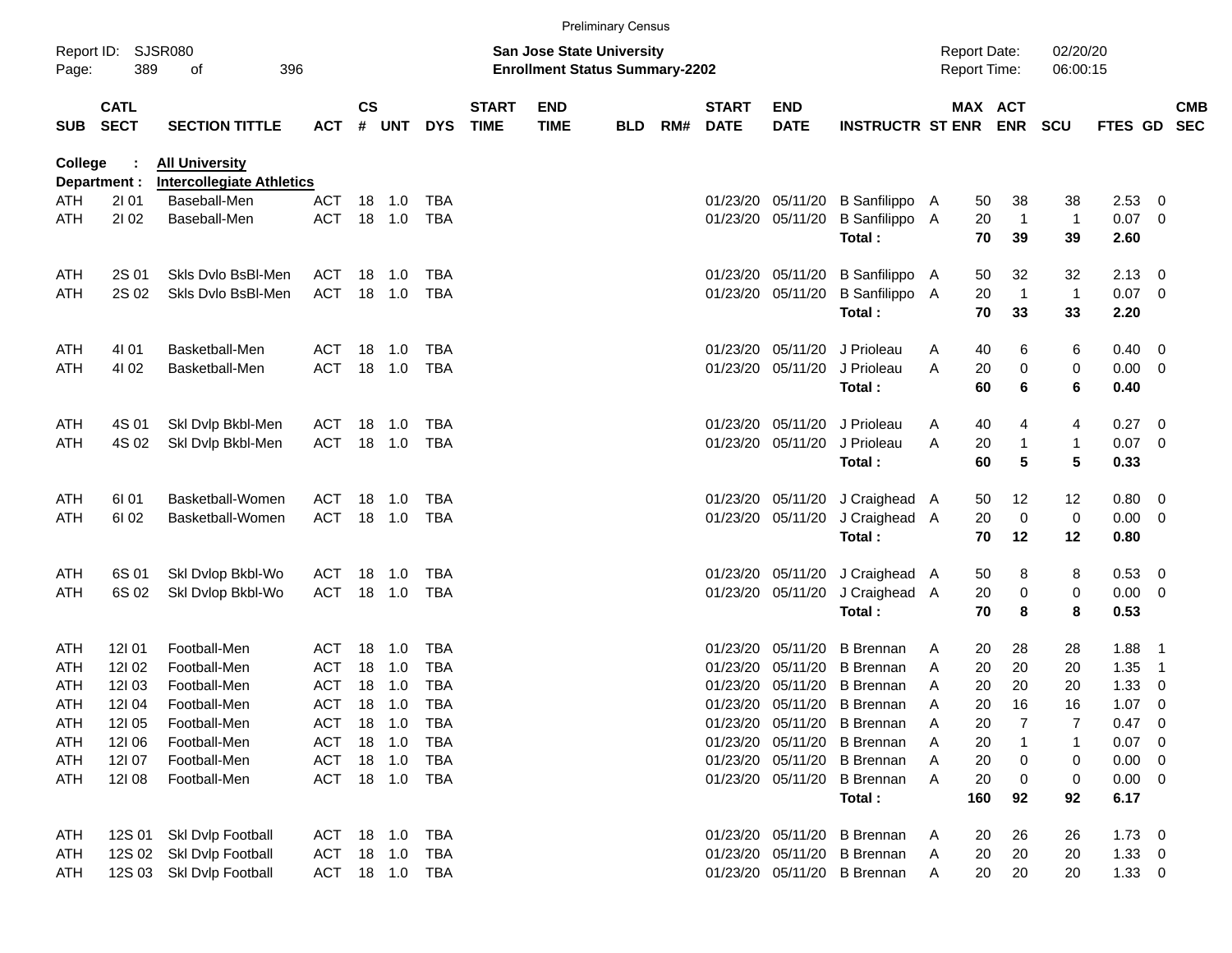Preliminary Census

| Page:      | Report ID: SJSR080<br>390  | 396<br>of                              |                |           |                  |                          |                             | San Jose State University<br><b>Enrollment Status Summary-2202</b> |            |     |                             |                               |                                          |        | <b>Report Date:</b><br><b>Report Time:</b> |                              | 02/20/20<br>06:00:15 |                    |                          |            |
|------------|----------------------------|----------------------------------------|----------------|-----------|------------------|--------------------------|-----------------------------|--------------------------------------------------------------------|------------|-----|-----------------------------|-------------------------------|------------------------------------------|--------|--------------------------------------------|------------------------------|----------------------|--------------------|--------------------------|------------|
| <b>SUB</b> | <b>CATL</b><br><b>SECT</b> | <b>SECTION TITTLE</b>                  |                | <b>CS</b> | ACT # UNT        | <b>DYS</b>               | <b>START</b><br><b>TIME</b> | <b>END</b><br><b>TIME</b>                                          | <b>BLD</b> | RM# | <b>START</b><br><b>DATE</b> | <b>END</b><br><b>DATE</b>     | INSTRUCTR ST ENR ENR SCU                 |        | MAX ACT                                    |                              |                      | FTES GD SEC        |                          | <b>CMB</b> |
| ATH<br>ATH | 12S 04<br>12S 05           | Skl Dvlp Football<br>Skl Dvlp Football | ACT<br>ACT     |           | 18 1.0<br>18 1.0 | <b>TBA</b><br><b>TBA</b> |                             |                                                                    |            |     | 01/23/20                    | 05/11/20<br>01/23/20 05/11/20 | <b>B</b> Brennan<br><b>B</b> Brennan     | A<br>A | 20<br>20                                   | 4<br>$\overline{\mathbf{4}}$ | 4<br>4               | 0.28<br>$0.27$ 0   | $\overline{\phantom{1}}$ |            |
| ATH        | 12S 06                     | Skl Dvlp Football                      | ACT            |           | 18 1.0           | <b>TBA</b>               |                             |                                                                    |            |     |                             | 01/23/20 05/11/20             | <b>B</b> Brennan                         | A      | 20                                         | 3                            | 3                    | $0.20 \ 0$         |                          |            |
| ATH        | 12S 07                     | Skl Dvlp Football                      | ACT            |           | 18 1.0           | <b>TBA</b>               |                             |                                                                    |            |     |                             | 01/23/20 05/11/20             | <b>B</b> Brennan                         | A      | 20                                         | $\mathbf 0$                  | $\mathbf 0$          | $0.00 \t 0$        |                          |            |
| ATH        | 12S 08                     | Skl Dvlp Football                      | <b>ACT</b>     |           | 18 1.0           | TBA                      |                             |                                                                    |            |     |                             | 01/23/20 05/11/20             | <b>B</b> Brennan                         | A      | 20                                         | $\mathbf 0$                  | $\mathbf 0$          | $0.00 \t 0$        |                          |            |
|            |                            |                                        |                |           |                  |                          |                             |                                                                    |            |     |                             |                               | Total:                                   |        | 160                                        | 77                           | 77                   | 5.15               |                          |            |
| ATH        | 14101                      | Golf-Men                               |                |           | ACT 18 1.0 TBA   |                          |                             |                                                                    |            |     |                             |                               | 01/23/20 05/11/20 J Kennaday A<br>Total: |        | 25<br>25                                   | 8<br>8                       | 8<br>8               | $0.53$ 0<br>0.53   |                          |            |
|            |                            |                                        |                |           |                  |                          |                             |                                                                    |            |     |                             |                               |                                          |        |                                            |                              |                      |                    |                          |            |
| ATH        |                            | 14S 01 Skl Dvlp Golf-Men               |                |           | ACT 19 1.0 TBA   |                          |                             |                                                                    |            |     |                             |                               | 01/23/20 05/11/20 J Kennaday A           |        | 25                                         | 9                            | 9                    | $0.60 \quad 0$     |                          |            |
|            |                            |                                        |                |           |                  |                          |                             |                                                                    |            |     |                             |                               | Total:                                   |        | 25                                         | 9                            | 9                    | 0.60               |                          |            |
| ATH        | 16I 01                     | Golf-Women                             |                |           | ACT 19 1.0 TBA   |                          |                             |                                                                    |            |     |                             | 01/23/20 05/11/20             | D Dormann A                              |        | 25                                         | 7                            | 7                    | $0.47 \quad 0$     |                          |            |
|            |                            |                                        |                |           |                  |                          |                             |                                                                    |            |     |                             |                               | Total:                                   |        | 25                                         | $\overline{7}$               | $\overline{7}$       | 0.47               |                          |            |
| ATH        |                            | 16S 01 SkI Dvlp Golf-Wo                |                |           | ACT 19 1.0 TBA   |                          |                             |                                                                    |            |     |                             | 01/23/20 05/11/20             | D Dormann A                              |        | 25                                         | 6                            | 6                    | $0.40 \quad 0$     |                          |            |
|            |                            |                                        |                |           |                  |                          |                             |                                                                    |            |     |                             |                               | Total:                                   |        | 25                                         | 6                            | 6                    | 0.40               |                          |            |
| ATH        | 20101                      | Gymnastics-Women ACT 19 1.0 TBA        |                |           |                  |                          |                             |                                                                    |            |     |                             | 01/23/20 05/11/20             | J Bowers                                 | A      | 50                                         | 13                           | 13                   | $0.87$ 0           |                          |            |
|            |                            |                                        |                |           |                  |                          |                             |                                                                    |            |     |                             |                               | Total:                                   |        | 50                                         | 13                           | 13                   | 0.87               |                          |            |
| ATH        |                            | 20S 01 Skls Dvlp Gym-Wo                |                |           | ACT 19 1.0 TBA   |                          |                             |                                                                    |            |     |                             | 01/23/20 05/11/20             | J Bowers                                 | Α      | 20                                         | 11                           | 11                   | $0.73 \quad 0$     |                          |            |
|            |                            |                                        |                |           |                  |                          |                             |                                                                    |            |     |                             |                               | Total:                                   |        | 20                                         | 11                           | 11                   | 0.73               |                          |            |
|            |                            |                                        |                |           |                  |                          |                             |                                                                    |            |     |                             |                               |                                          |        |                                            |                              |                      |                    |                          |            |
| ATH        | 26101                      | Tennis-Women                           |                |           | ACT 19 1.0 TBA   |                          |                             |                                                                    |            |     |                             |                               | 01/23/20 05/11/20 C Skorupka A<br>Total: |        | 40<br>40                                   | 3<br>3                       | 3<br>3               | $0.20 \ 0$<br>0.20 |                          |            |
|            |                            |                                        |                |           |                  |                          |                             |                                                                    |            |     |                             |                               |                                          |        |                                            |                              |                      |                    |                          |            |
| ATH        | 26S 01                     | Skl Dvlp Ten-Wo                        | ACT            |           | 19 1.0           | <b>TBA</b>               |                             |                                                                    |            |     |                             |                               | 01/23/20 05/11/20 C Skorupka A           |        | 40                                         | $\mathbf{1}$                 | $\mathbf{1}$         | $0.07$ 0           |                          |            |
|            |                            |                                        |                |           |                  |                          |                             |                                                                    |            |     |                             |                               | Total:                                   |        | 40                                         | $\mathbf{1}$                 | 1                    | 0.07               |                          |            |
| <b>ATH</b> | 30101                      | Soccer-Men                             |                |           | ACT 19 1.0 TBA   |                          |                             |                                                                    |            |     |                             | 01/23/20 05/11/20 S Tobin     |                                          | Α      | 50                                         | 25                           | 25                   | $1.67$ 0           |                          |            |
|            |                            |                                        |                |           |                  |                          |                             |                                                                    |            |     |                             |                               | Total:                                   |        | 50                                         | 25                           | 25                   | 1.67               |                          |            |
| ATH        |                            | 30S 01 Skls Dvlp Soccer                | ACT 19 1.0 TBA |           |                  |                          |                             |                                                                    |            |     |                             | 01/23/20 05/11/20 S Tobin     |                                          | A      | 50                                         | 19                           | 19                   | $1.27 \t 0$        |                          |            |
|            |                            |                                        |                |           |                  |                          |                             |                                                                    |            |     |                             |                               | Total:                                   |        | 50                                         | 19                           | 19                   | 1.27               |                          |            |
| ATH        | 32101                      | Softball-Women                         |                |           | ACT 18 1.0 TBA   |                          |                             |                                                                    |            |     |                             | 01/23/20 05/11/20 C Turner    |                                          |        |                                            |                              |                      | 1.80 0             |                          |            |
|            |                            |                                        |                |           |                  |                          |                             |                                                                    |            |     |                             |                               | Total:                                   | A      | 50<br>50                                   | 27<br>27                     | 27<br>27             | 1.80               |                          |            |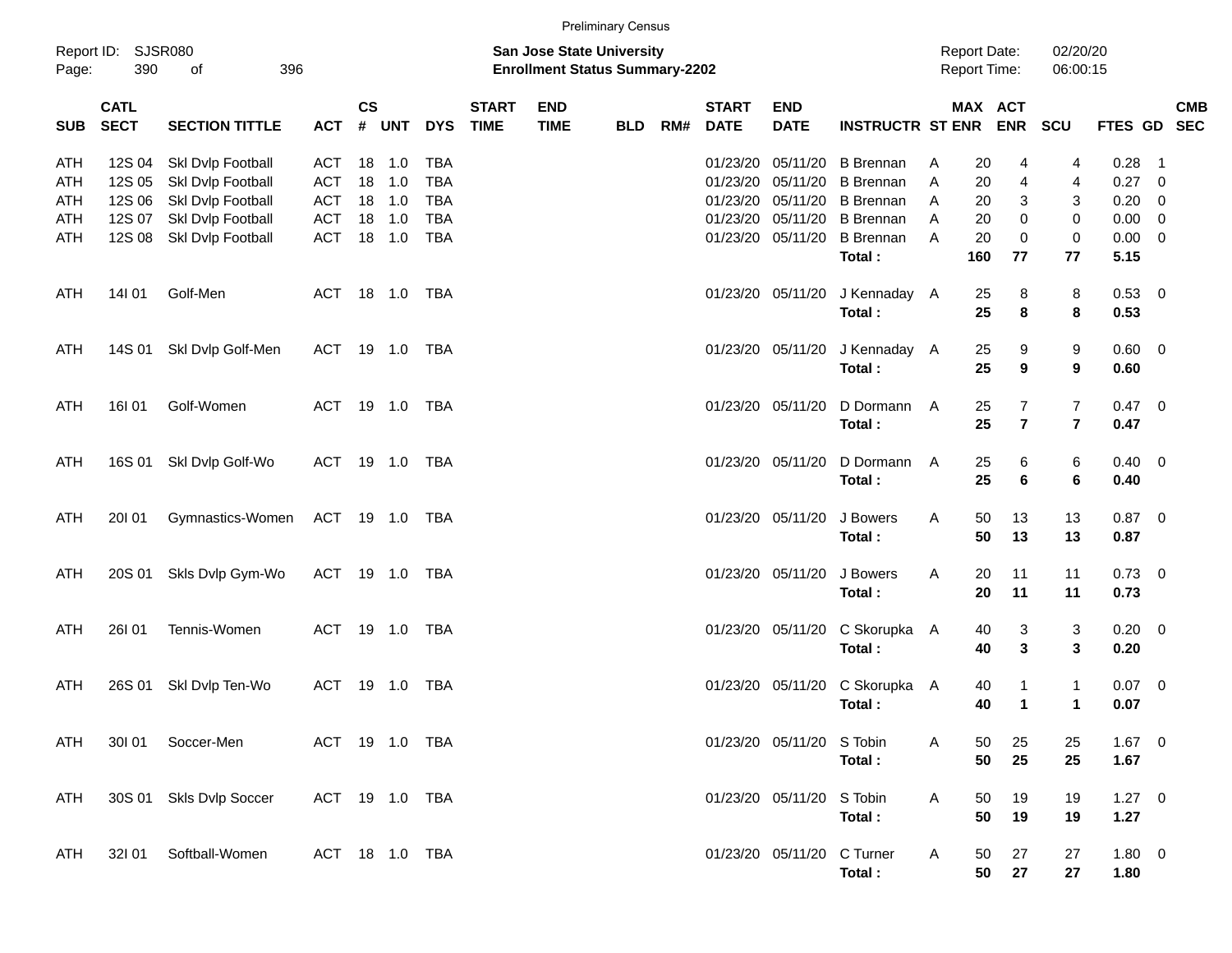|            |                            |                           |                |               |       |            |                             |                                                                    | <b>Preliminary Census</b> |     |                             |                           |                                        |   |                                     |          |                      |                        |            |
|------------|----------------------------|---------------------------|----------------|---------------|-------|------------|-----------------------------|--------------------------------------------------------------------|---------------------------|-----|-----------------------------|---------------------------|----------------------------------------|---|-------------------------------------|----------|----------------------|------------------------|------------|
| Page:      | Report ID: SJSR080<br>391  | 396<br>of                 |                |               |       |            |                             | San Jose State University<br><b>Enrollment Status Summary-2202</b> |                           |     |                             |                           |                                        |   | <b>Report Date:</b><br>Report Time: |          | 02/20/20<br>06:00:15 |                        |            |
| SUB        | <b>CATL</b><br><b>SECT</b> | <b>SECTION TITTLE</b>     | <b>ACT</b>     | $\mathsf{cs}$ | # UNT | <b>DYS</b> | <b>START</b><br><b>TIME</b> | <b>END</b><br><b>TIME</b>                                          | <b>BLD</b>                | RM# | <b>START</b><br><b>DATE</b> | <b>END</b><br><b>DATE</b> | <b>INSTRUCTR ST ENR ENR</b>            |   | MAX ACT                             |          | <b>SCU</b>           | FTES GD SEC            | <b>CMB</b> |
| ATH        |                            | 32S 01 SkI Dvlp Sftbl Wo  | ACT 18 1.0 TBA |               |       |            |                             |                                                                    |                           |     |                             | 01/23/20 05/11/20         | C Turner<br>Total:                     | Α | 50<br>50                            | 23<br>23 | 23<br>23             | $1.53 \t 0$<br>1.53    |            |
| ATH        | 34I 01                     | Swimming-Women            | ACT 19 1.0 TBA |               |       |            |                             |                                                                    |                           |     |                             | 01/23/20 05/11/20         | S Hopkins<br>Total:                    | A | 50<br>50                            | 14<br>14 | 14<br>14             | $0.93 \quad 0$<br>0.93 |            |
| ATH        | 34S 01                     | Skl Dvlp Swim-Wo          | ACT 19 1.0 TBA |               |       |            |                             |                                                                    |                           |     |                             | 01/23/20 05/11/20         | S Hopkins<br>Total:                    | A | 50<br>50                            | 6<br>6   | 6<br>6               | $0.40 \quad 0$<br>0.40 |            |
| ATH        | 36I 01                     | Volleyball-Women          | ACT 18 1.0 TBA |               |       |            |                             |                                                                    |                           |     |                             | 01/23/20 05/11/20         | D Gregory<br>Total:                    | A | 50<br>50                            | 19<br>19 | 19<br>19             | $1.28$ 1<br>1.28       |            |
| ATH        | 36S 01                     | Skls Dvlp Vlybl-Wo        | ACT 18 1.0 TBA |               |       |            |                             |                                                                    |                           |     |                             | 01/23/20 05/11/20         | D Gregory<br>Total:                    | A | 20<br>20                            | 13<br>13 | 13<br>13             | $0.87$ 0<br>0.87       |            |
| ATH        | 421 01                     | Cross Country Wmn         | ACT 18 1.0 TBA |               |       |            |                             |                                                                    |                           |     |                             | 01/23/20 05/11/20         | <b>B</b> Wick<br>Total:                | Α | 30<br>30                            | 15<br>15 | 15<br>15             | $1.02$ 1<br>1.02       |            |
| ATH        | 42S 01                     | Skls Dvlp Crs Ctry        | ACT 18 1.0 TBA |               |       |            |                             |                                                                    |                           |     |                             | 01/23/20 05/11/20         | <b>B</b> Wick<br>Total:                | Α | 30<br>30                            | 9<br>9   | 9<br>9               | $0.62$ 1<br>0.62       |            |
| ATH        | 44101                      | Soccer Women              | ACT 18 1.0 TBA |               |       |            |                             |                                                                    |                           |     |                             | 01/23/20 05/11/20         | L Hanson<br>Total:                     | Α | 30<br>30                            | 23<br>23 | 23<br>23             | $1.53 \t 0$<br>1.53    |            |
| ATH        | 44S 01                     | Skls Dvlp Soccer W        | ACT 18 1.0 TBA |               |       |            |                             |                                                                    |                           |     |                             | 01/23/20 05/11/20         | L Hanson<br>Total:                     | Α | 30<br>30                            | 15<br>15 | 15<br>15             | $1.00 \t 0$<br>1.00    |            |
| ATH        | 46I 01                     | Water Polo Women          | ACT            |               |       | TBA        |                             |                                                                    |                           |     | 01/23/20 05/11/20           |                           | <b>B</b> Harberts<br>Total:            | A | 30<br>30                            | 27<br>27 | 27<br>27             | 1.80 0<br>1.80         |            |
| ATH        |                            | 46S 01 Skls Dvlp Wtr Plo  | ACT 18 1.0 TBA |               |       |            |                             |                                                                    |                           |     |                             |                           | 01/23/20 05/11/20 B Harberts<br>Total: | A | 30<br>30                            | 21<br>21 | 21<br>21             | $1.40 \ 0$<br>1.40     |            |
| <b>ATH</b> | 48I 01                     | Cross Country Men         | ACT 18 1.0 TBA |               |       |            |                             |                                                                    |                           |     |                             | 01/23/20 05/11/20         | <b>B</b> Wick<br>Total:                | A | 20<br>20                            | 14<br>14 | 14<br>14             | 0.93 0<br>0.93         |            |
| ATH        |                            | 48S 01 Skls Dvlp Crs Ctry | ACT 18 1.0 TBA |               |       |            |                             |                                                                    |                           |     |                             | 01/23/20 05/11/20         | <b>B</b> Wick<br>Total:                | A | 20<br>20                            | 12<br>12 | 12<br>12             | 0.80 0<br>0.80         |            |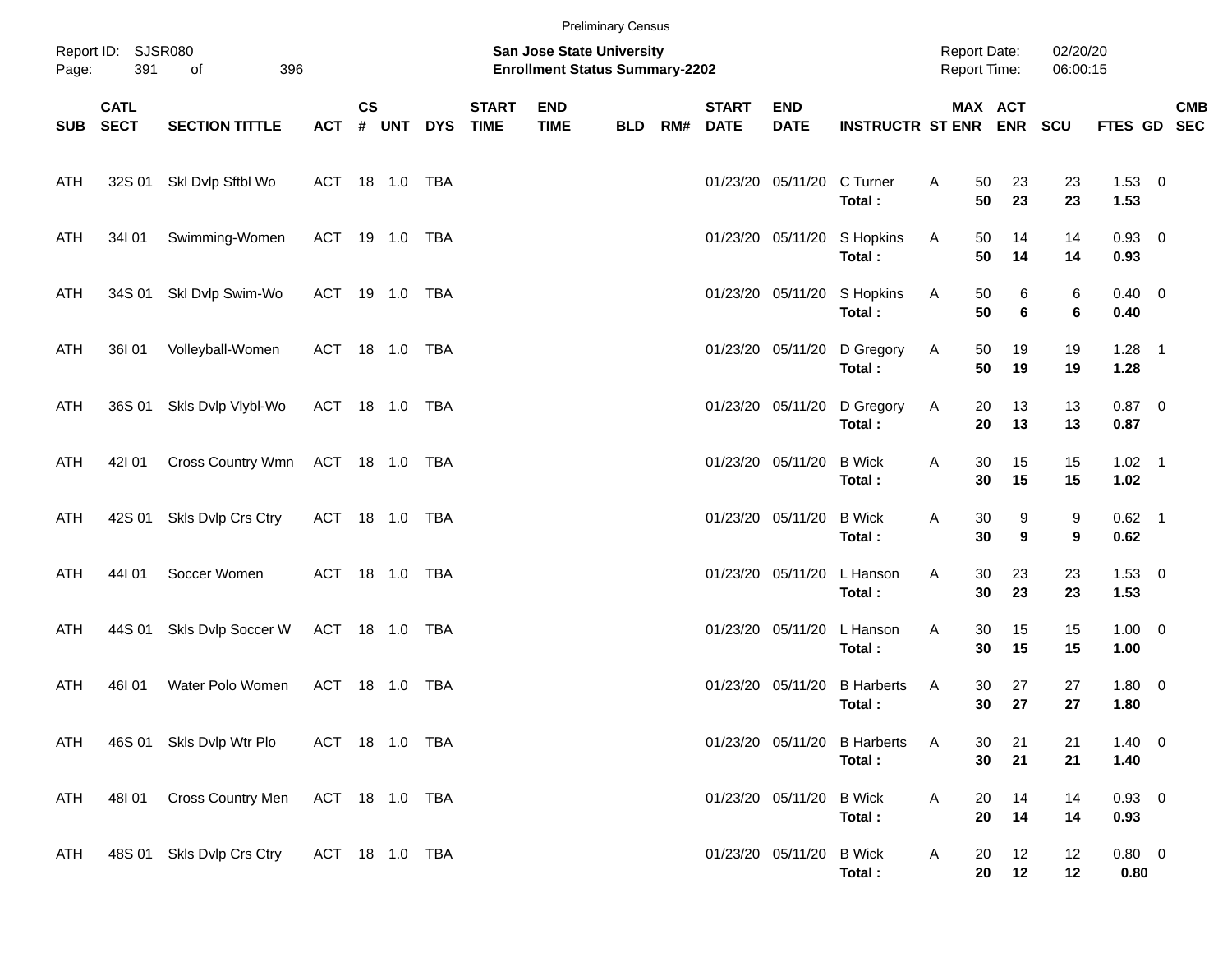|                             |                            |     |                       |     |         |    |     |            |                      |                           | <b>Preliminary Census</b>                                                 |     |                             |                           |                         |                                     |            |                      |             |            |
|-----------------------------|----------------------------|-----|-----------------------|-----|---------|----|-----|------------|----------------------|---------------------------|---------------------------------------------------------------------------|-----|-----------------------------|---------------------------|-------------------------|-------------------------------------|------------|----------------------|-------------|------------|
| Report ID: SJSR080<br>Page: |                            | 392 | of                    | 396 |         |    |     |            |                      |                           | <b>San Jose State University</b><br><b>Enrollment Status Summary-2202</b> |     |                             |                           |                         | <b>Report Date:</b><br>Report Time: |            | 02/20/20<br>06:00:15 |             |            |
| <b>SUB</b>                  | <b>CATL</b><br><b>SECT</b> |     | <b>SECTION TITTLE</b> |     | $ACT$ # | СS | UNT | <b>DYS</b> | <b>START</b><br>TIME | <b>END</b><br><b>TIME</b> | <b>BLD</b>                                                                | RM# | <b>START</b><br><b>DATE</b> | <b>END</b><br><b>DATE</b> | <b>INSTRUCTR ST ENR</b> | <b>MAX ACT</b>                      | <b>ENR</b> | <b>SCU</b>           | FTES GD SEC | <b>CMB</b> |

| Department : | <b>Intercollegiate Athletics</b> | 1560<br>Department Total: | 612 | 612 | 40.90 |
|--------------|----------------------------------|---------------------------|-----|-----|-------|
|              | <b>Lower Division:</b>           | 1560                      | 612 | 612 | 40.90 |
|              | <b>Upper Division:</b>           |                           |     |     | 0.00  |
|              |                                  | <b>Graduate Division:</b> |     |     | 0.00  |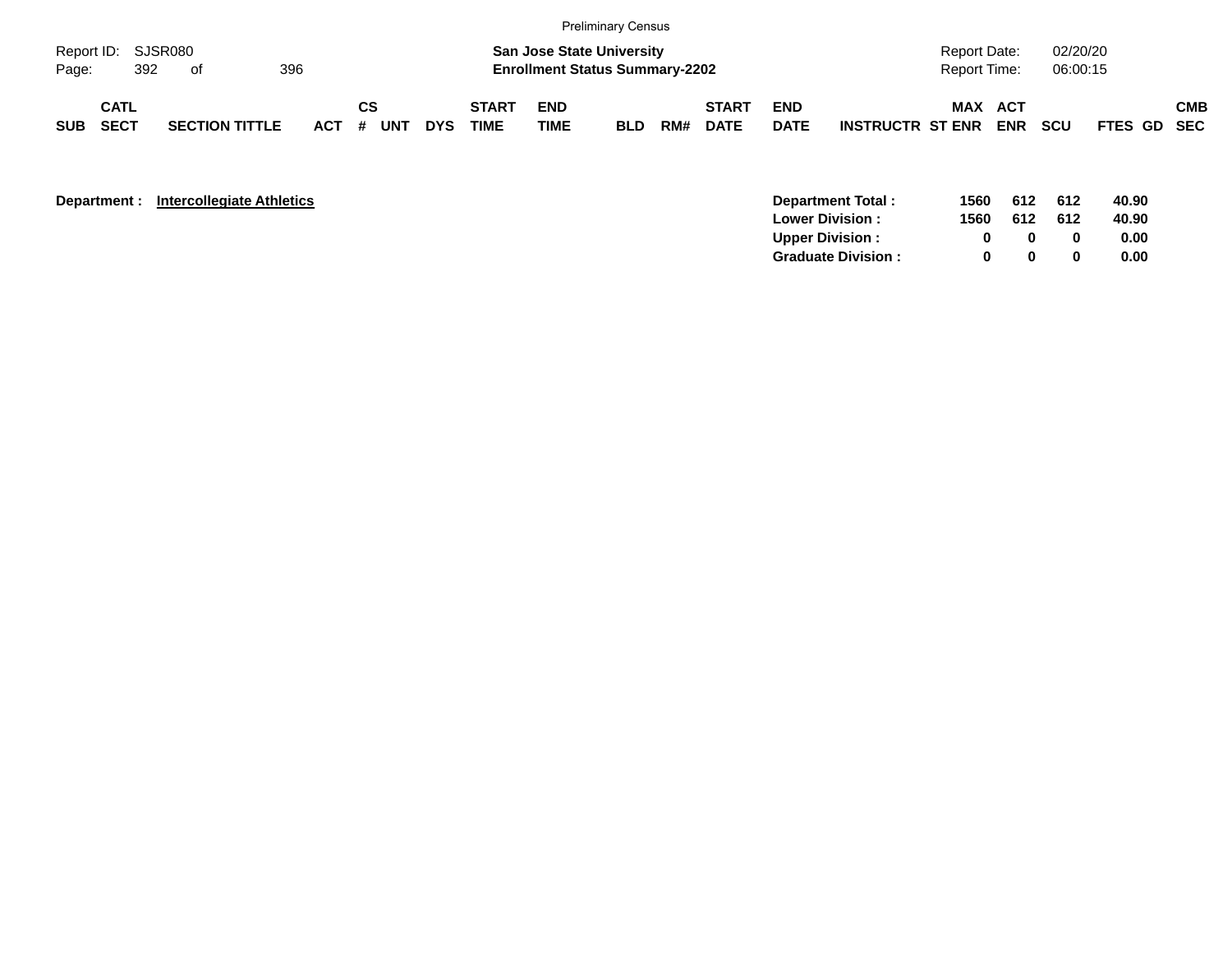|            |                    |                       |     |            |          |            |                                       |                                  | <b>Preliminary Census</b> |     |              |             |                         |              |            |            |             |            |
|------------|--------------------|-----------------------|-----|------------|----------|------------|---------------------------------------|----------------------------------|---------------------------|-----|--------------|-------------|-------------------------|--------------|------------|------------|-------------|------------|
|            | Report ID: SJSR080 |                       |     |            |          |            |                                       | <b>San Jose State University</b> |                           |     |              |             |                         | Report Date: |            | 02/20/20   |             |            |
| Page:      | 393                | of                    | 396 |            |          |            | <b>Enrollment Status Summary-2202</b> |                                  |                           |     |              |             | Report Time:            |              | 06:00:15   |            |             |            |
|            | CATL               |                       |     |            | СS       |            | <b>START</b>                          | <b>END</b>                       |                           |     | <b>START</b> | <b>END</b>  |                         | MAX          | ACT        |            |             | <b>CMB</b> |
| <b>SUB</b> | <b>SECT</b>        | <b>SECTION TITTLE</b> |     | <b>ACT</b> | UNT<br># | <b>DYS</b> | <b>TIME</b>                           | <b>TIME</b>                      | <b>BLD</b>                | RM# | <b>DATE</b>  | <b>DATE</b> | <b>INSTRUCTR ST ENR</b> |              | <b>ENR</b> | <b>SCU</b> | FTES GD SEC |            |

| <b>COLLEGE GRAND TOTAL :</b> | 1560 | 612          | 612 | 40.90 |
|------------------------------|------|--------------|-----|-------|
| <b>Lower Division:</b>       | 1560 | 612          | 612 | 40.90 |
| <b>Upper Division:</b>       | 0    |              |     | 0.00  |
| <b>Graduate Division:</b>    | 0    | <sup>0</sup> |     | 0.00  |
|                              |      |              |     |       |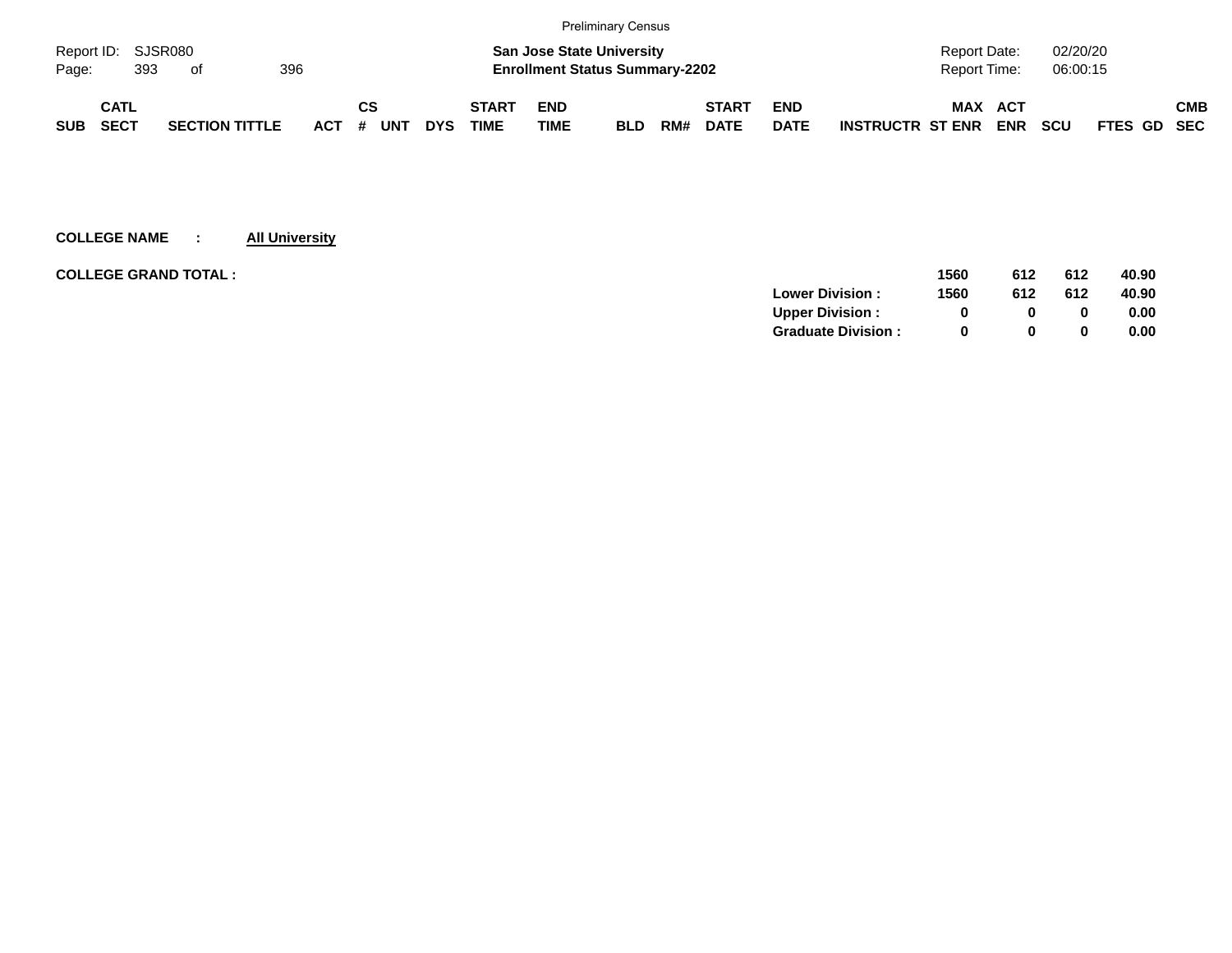|                             |                    |                       |  |            |    |     |            |                                       |                                  | <b>Preliminary Census</b> |     |              |             |                         |                |            |            |                    |            |
|-----------------------------|--------------------|-----------------------|--|------------|----|-----|------------|---------------------------------------|----------------------------------|---------------------------|-----|--------------|-------------|-------------------------|----------------|------------|------------|--------------------|------------|
|                             | Report ID: SJSR080 |                       |  |            |    |     |            |                                       | <b>San Jose State University</b> |                           |     |              |             |                         | Report Date:   |            | 02/20/20   |                    |            |
| 396<br>394<br>Page:<br>- of |                    |                       |  |            |    |     |            | <b>Enrollment Status Summary-2202</b> |                                  |                           |     |              |             | Report Time:            |                | 06:00:15   |            |                    |            |
|                             | CATL               |                       |  |            | СS |     |            | <b>START</b>                          | <b>END</b>                       |                           |     | <b>START</b> | <b>END</b>  |                         | <b>MAX ACT</b> |            |            |                    | <b>CMB</b> |
| <b>SUB</b>                  | SECT               | <b>SECTION TITTLE</b> |  | <b>ACT</b> | #  | UNT | <b>DYS</b> | <b>TIME</b>                           | <b>TIME</b>                      | <b>BLD</b>                | RM# | <b>DATE</b>  | <b>DATE</b> | <b>INSTRUCTR ST ENR</b> |                | <b>ENR</b> | <b>SCU</b> | <b>FTES GD SEC</b> |            |

|              | 0 | 0.00 |
|--------------|---|------|
|              | 0 | 0.00 |
| <sup>0</sup> | 0 | 0.00 |
| $\Omega$     | 0 | 0.00 |
|              |   |      |